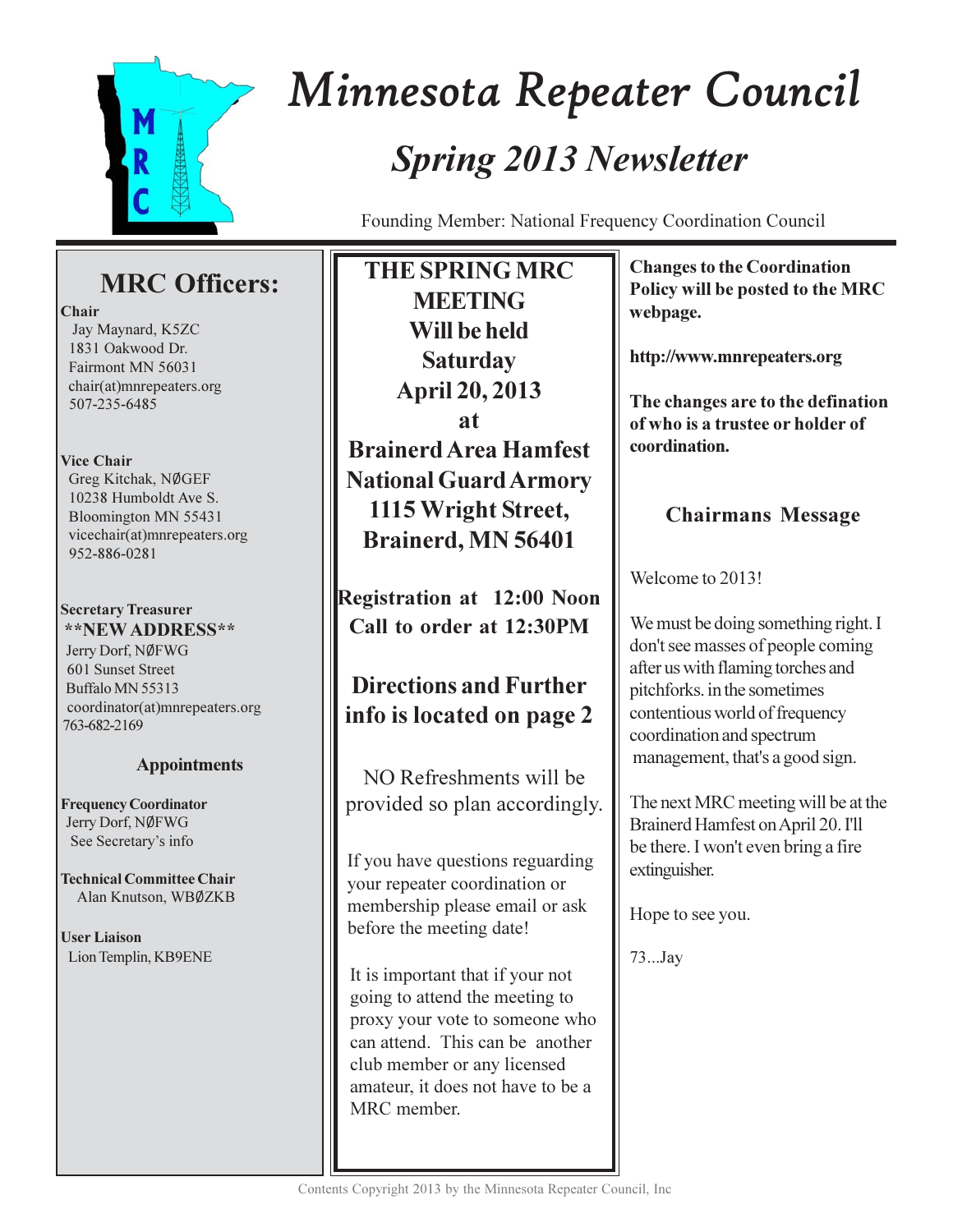Directions: From the south, come into Brainerd on Business Highway 371. One block after the Brainerd Hotel, turn right on Wright Street. The Armory is about three blocks east on the left side.

From the north, east, and west, go to the center of Brainerd and turn south on Business Highway 371 (also known as South 6th Street). Before the Brainerd Hotel, turn left on Wright Street. Go about three blocks to the Armory, which is on the left side of the street.

GPS N46-20.179, W94-11.543

Talk-in on  $147.225+$  (no tone) WØUJ

www.brainerdham.org/

## **MRC Resources on the Internet**

MRC Webpage http://www.mnrepeaters.org http://www.mrc.gen.mn.us

**MRC** Mailing list:

This mailing list is for announcements and general discussion of MRC events, policy and operations. Currently it is un-moderated and open to all. Sign up at:

http://eight.pairlist.net/mailman/listinfo/mrc

Don't forget to change your email program to "plain text" before you try to send anything. Messages with HTML or other fancy print will come through blank if you don't make the change.... Also do not include attachments!

### **Secretary, Treasurers & Coordinators Notes**

Due to the lack of news. I have shortened this newsletter to 6 pages vs the normal 8. The normal boiler plate with dues status and procedures. If you really want to look at it, download a older newsletter.

Since the fall newsletter most of the activities have been routine moves and new coordination's. The twin cities area remains a challenge for 2 meters and there is demand for more repeaters than pairs.

There have been the usual late annual renewals, and some that are major moves done on the renewal form! If you move your repeater please contact the coordinator before you make the move.

The biggest challenge is finding time to get everything done, between the MRC, new house and chairing the Midwinter Madness hamfest!

One issues remaining is the question of is 10KHz spacing enough for the very narrow modes such as DSTAR and P<sub>25</sub>

Dave Karr from WAR is suggesting a best practices document for coordination of digital repeaters, using modeling and other activities. This could extend region wide so everyone has a standard to follow.

If you need to pay your dues please do so and include a membership application so I have a audit trail!

I hope to see you in Brainerd for the meeting, and some of you at Midwinter Madness

 $73's$ 

Jerry Dorf, N0FWG Sec-Treas **Frequency Coordinator**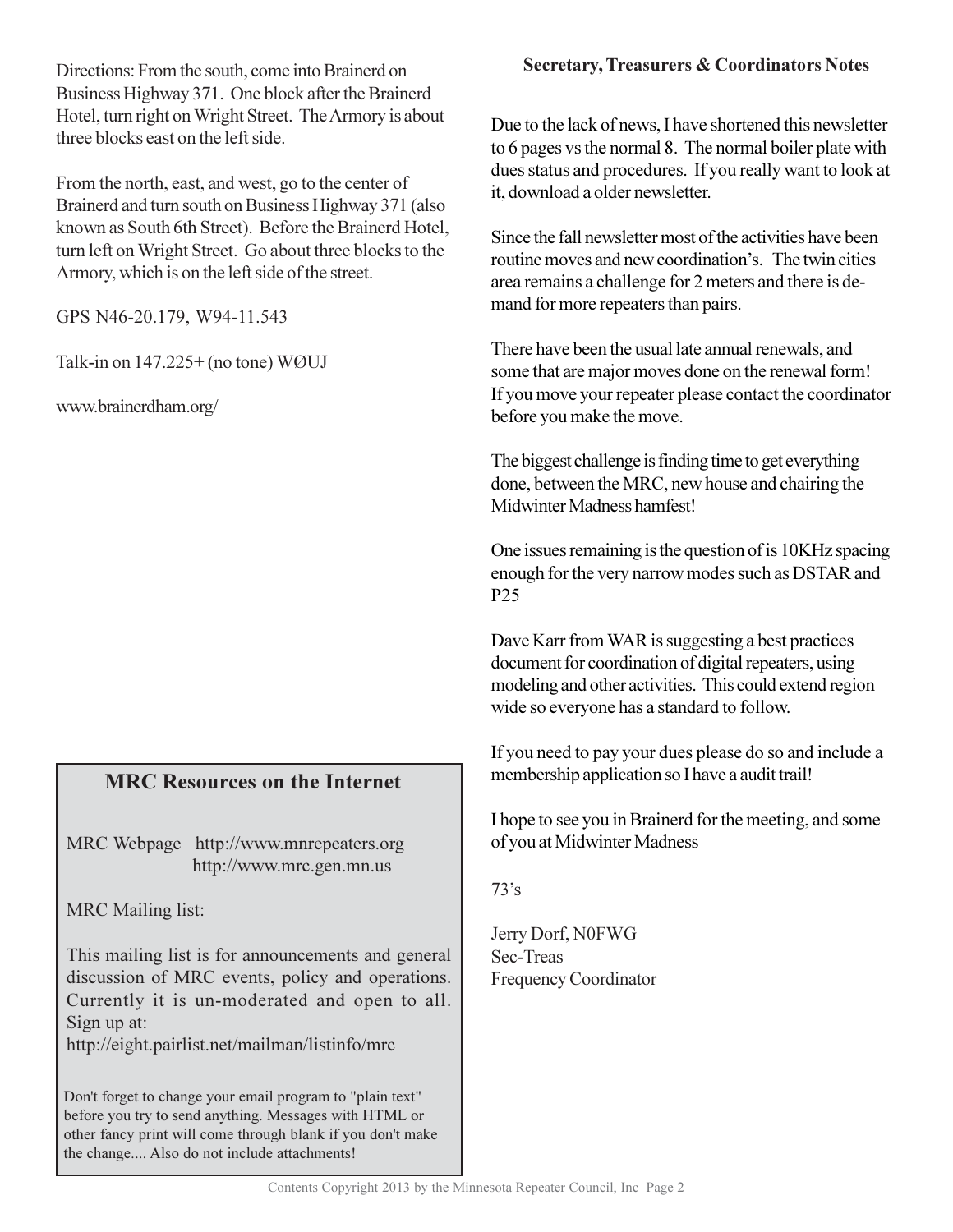## **Preliminary Minutes of the Minnesota Repeater Council**

Fall meeting held On October 20, 2012 Maple Grove Fire Station 2, Maple Grove MN

Call to order by Vice Chair Greg Kitchak at 1:00PM Introduction of members and officers made.

Quorum was meet with a total of 67members in good standing on the roster, 18 in attendance of witch 5 are non-metro.

**Chairman's Report:** Jay Maynard K5ZC Nothing to report via N0FWG.

**Secretary & Treasurer's report:** Jerry Dorf N0FWG Reports presented to membership in the newsletter, and handout.

**Frequency coordinator:** Jerry Dorf N0FWG Reports presented to membership in the newsletter, and handout.

**Technical Committee:** Alan Knutson WB0ZKB Nothing to report

**New Member:** Steve Glatzel, K0FHC Regular member 442.950 Rogers

#### **Old Business:**

Coordination Policy changes to define trustee and match FCC records. Motion made to table and publish prior to next meeting.

#### **New Business:**

Motion to cover the costs channel elements due to a coordination error made by the MRC up to \$100. Seconded and passed.

Concern raised by Steve Glatzel about the checking account balance going up. Motion made that the MRC to purchase test equipment for use by members, seconded. Motion failed. Skip Jackson will research options for a donation(s) and present at future meeting,

**Spring Meeting:** Non Metro location, Brainerd hamfest would be a candidate Skip Jackson will follow-up.

Election of officers: Motions where made for each office and closed. Being only one nomination occurred for the office of Secretary treasurer Jerry Dorf will be accepted for office by acclimation. Chair and vice chair will be elected by secret ballot. A teller committee was established to count the ballots.

| Chairman:   | Jay Manard, K5ZC     | 9 votes  |
|-------------|----------------------|----------|
|             | Steve Glatzel, K0FHC | 7 votes  |
|             | Ben Franske, K0BEN   | 4 votes  |
| Vice chair: | Greg Kitchak, N0GEF  | 14 votes |
|             | Ben Franske, K0BEN   | 6 votes  |

Chair: Jay Manyard K5ZC, Vice Chair: Greg Kitchak, N0GEF Secretary-Treasurer: Jerry Dorf, N0FWG

Motion to destroy the ballots was made, seconded and passed.

Appointments: Jerry Dorf as coordinator and Alan Knutson as technical committee.

Meeting Adjourned at 1:52M

Jerry Dorf, N0FWG Secretary Treasurer Minnesota Repeater Council, Inc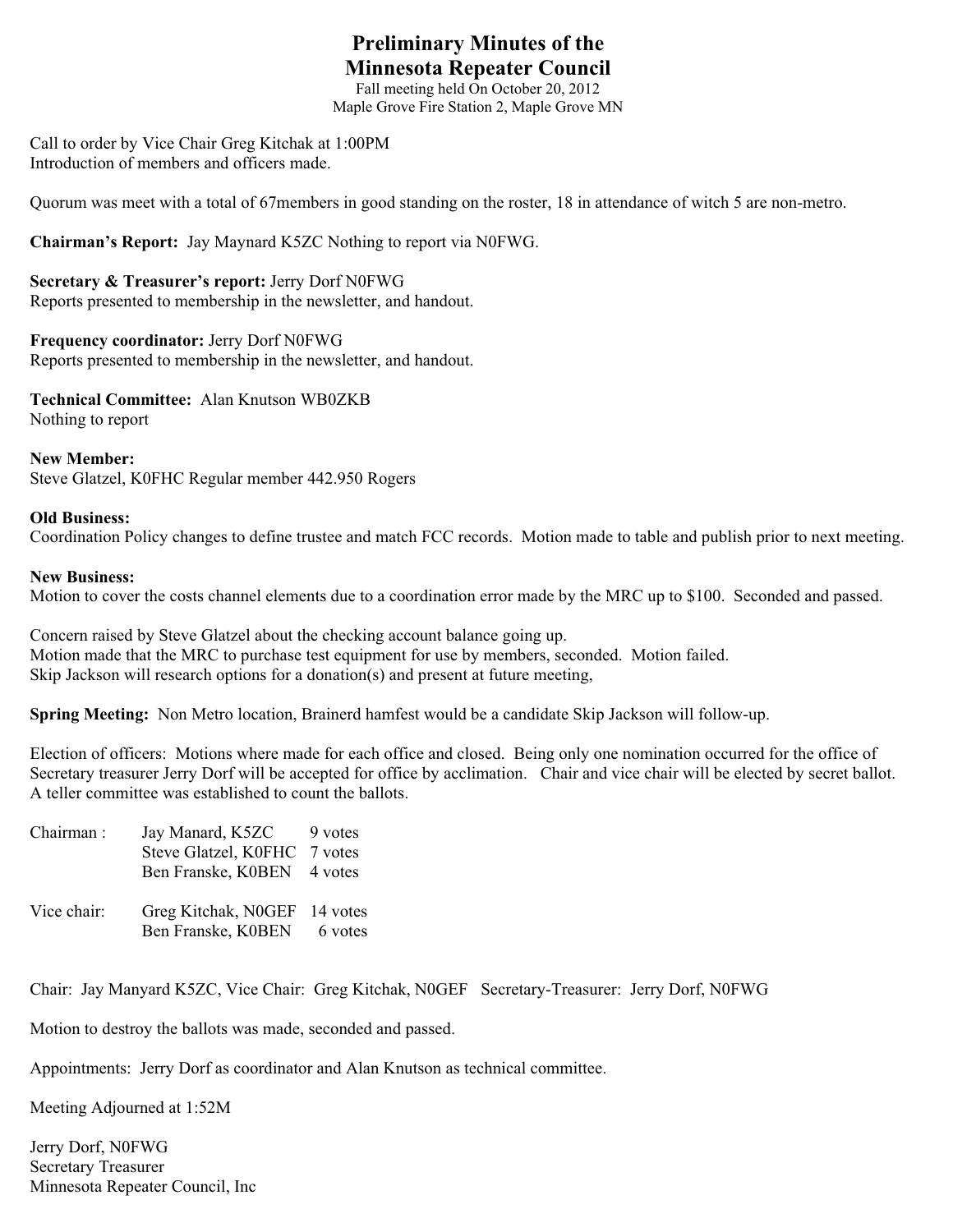# **Minnesota Repeater Council Checking Account March 3, 2013**

| Date           | Type       | <b>Description</b>                | <b>Debit</b> | <b>Credit</b> | <b>Balance</b> | <b>Comments</b>               |
|----------------|------------|-----------------------------------|--------------|---------------|----------------|-------------------------------|
| 8/3/2012       | 2121       | Pair Networks                     | \$120.89     |               | \$6,867.36     | Web hosting                   |
| 8/11/2012      | 2122       | Postmaster                        | \$90.00      |               | \$6,777.36     | Postage                       |
|                | 2123       | Office Max                        | \$58.76      |               | \$6,718.60     | <b>Envelopes Labels</b>       |
|                | 2124       | Postmaster                        | \$45.00      |               | \$6,673.60     | Postage                       |
| 9/14/2012      | <b>DEP</b> | Richard Auld/TCFMC                |              | \$10.00       | \$6,683.60     | Reg dues 2016                 |
|                | <b>DEP</b> | Gordon Hanson                     |              | \$10.00       | \$6,693.60     | Reg Dues 2013                 |
|                | <b>DEP</b> | Eric Johnson                      |              | \$40.00       | \$6,733.60     | Reg Dues 2015                 |
| 9/20/2012      | <b>DEP</b> | <b>STEVE CSIZMADIA</b>            |              | \$10.00       | \$6,743.60     | Reg Dues 2013                 |
|                | <b>DEP</b> | Dave Kellner                      |              | \$10.00       | \$6,753.60     | Reg Dues 2013                 |
|                | <b>DEP</b> | Dean BOELTER                      |              | \$10.00       | \$6,763.60     | Reg Dues 2014                 |
| 10/9/2012      | <b>DEP</b> | <b>WILLIAM FISCHER</b>            |              | \$30.00       | \$6,793.60     | Reg Dues 2014                 |
| 10/15/2012 DEP |            | Don Hengemuehle                   |              | \$10.00       | \$6,803.60     | Reg Dues 2014                 |
| 10/23/2012 DEP |            | <b>ERIC OSTERBERG</b>             |              | \$100.00      | \$6,903.60     | Reg Dues 2021                 |
|                |            | <b>Ben Franske</b>                |              | \$10.00       | \$6,913.60     | Reg Dues 2013                 |
|                |            | Norman D Yeautter                 |              | \$10.00       | \$6,923.60     | Reg Dues 2013                 |
|                |            | St Paul Radio Club/Tom Strum      |              | \$40.00       | \$6,963.60     | Reg Dues 2015                 |
|                |            | St Cloud Radio Club / Art Carlson |              | \$30.00       | \$6,993.60     | Reg Dues 2028                 |
| 12/19/2012 DEP |            | <b>Patrick Wilmers</b>            |              | \$25.00       | \$7,018.60     | REG DUES 2014                 |
|                |            | Dennis McCusker                   |              | \$20.00       | \$7,038.60     | REG DUES 2013                 |
| 1/2/2013       | <b>DEP</b> | Geoffry Ernst                     |              | \$10.00       | \$7,048.60     | REG DUES 2013                 |
| 1/8/2013       | <b>DEP</b> | Mary Nystrom/Austin ARC           |              | \$10.00       | \$7,058.60     | REG DUES 2013                 |
| 1/15/2013      | <b>DEP</b> | Neal Krasnoff                     |              | \$10.00       | \$7,068.60     | REG DUES 2013                 |
| 2/9/2013       | 2125       | Postmaster                        | \$92.00      |               | \$6,976.60     | Postage Spring News / general |

Notes:

1. New & pending memberships checks have been deposited to avoid the past "Stale Check" problems.

2. The date in the comment field shows dues paid to the end of that year.

#### **Waiting list**

| Name                | Call   | Group       | Band Use |              | Location    | Date     |  |
|---------------------|--------|-------------|----------|--------------|-------------|----------|--|
| Alan Knutson        | WB0ZKB |             | 2M       | <b>DSTAR</b> | Chaska/West | 04/28/07 |  |
| Paul Emeott         | KOL AV |             | 2M       | FM.          | Gem Lake    | 10/19/09 |  |
| Ross DeMeyere W0ANA |        | Anoka RACES | 2M       | <b>DSTAR</b> | Anoka       | 03/03/11 |  |

#### **New Coordinations**

| <b>RPTLOCAT</b>           |               |               | RPTCALLRPTOUT RPTRSPON                      | Call          | <b>CORDATE</b> | <b>RPTRSTATUS</b> |
|---------------------------|---------------|---------------|---------------------------------------------|---------------|----------------|-------------------|
| <b>BERTHA</b>             |               |               | NOWSH 444.7500 BLAKE RICKBELL               | <b>NOWSH</b>  | 2/11/2013      | CNST              |
| <b>PIPESTONE</b>          |               |               | WODRK 147,0750 RANDY DONAHUE                | WB0ZSO        | 2/11/2013      | <b>CNST</b>       |
| <b>MINNEAPOLIS</b>        |               |               | KD0UDM 442.7000 NEAL KRASNOFF               | <b>KD0UDM</b> | 12/29/2012     | <b>OTA</b>        |
| <b>GRANITE FALLSWOYMC</b> |               |               | 147.2250 YELLOW MEDICINE ARES               | <b>NOIP</b>   | 12/26/2012     | CNST              |
| <b>MINNEAPOLIS</b>        | KOMSP         |               | 145.3700 MIDWEST RADIO ASSOC.               | <b>WOCE</b>   | 12/16/2012     | <b>CNST</b>       |
| <b>GREEN ISLE</b>         |               |               | KC00NA 443.8250 DON BURGESS                 | <b>KC0QNA</b> | 12/10/2012     | CNST              |
| <b>TYLER</b>              | W0ZZY         |               | 145.3500 MATTHEW KLUMPER                    | W0ZZY         | 12/10/2012     | CNST              |
| <b>BEMIDJI</b>            | <b>WAOIUJ</b> |               | 147.1800 ROGER PASKVAN                      | <b>WAOIUJ</b> | 12/3/2012      | <b>CNST</b>       |
| <b>CHASKA</b>             |               |               | KD0JOS 53.2700 ALAN KNUTSON                 | WB0ZKB        | 12/3/2012      | <b>CNST</b>       |
| <b>CROSBY</b>             | WR0G          | 146,7000 WR0G |                                             | WR0G          | 12/3/2012      | <b>CNST</b>       |
| <b>CROSBY</b>             | WR0G          |               | 444.1750 WR0G<br>444.9000 BRIAN DALE        | <b>WR0G</b>   | 12/3/2012      | <b>CNST</b>       |
| <b>EDINA</b>              | KG0SG         |               |                                             | KG0SG         | 12/3/2012      | <b>OTA</b>        |
| <b>MINNEAPOLIS</b>        |               |               | KD0JOU 145.1100 ALAN KNUTSON                | WB0ZKB        | 12/3/2012      | <b>CNST</b>       |
| <b>OUTING</b>             | WR0G          | 145,4300 WR0G |                                             | WR0G          | 12/3/2012      | <b>OTA</b>        |
| <b>ELK RIVER</b>          | <b>K0SCA</b>  |               | 147.2850 SHERBURNE COUNTY ARES              | <b>NOJHU</b>  | 11/21/2012     | <b>OTA</b>        |
| LITTLEFORK                | <b>KA0WRT</b> |               | 444,9000 BRUCE BIGGINS                      | <b>KA0WRT</b> | 10/17/2012     | <b>OTA</b>        |
| <b>MCGREGOR</b>           | N4TGO         |               | 444,4500 DOUGLAS W PARIS                    | N4TGO         | 10/1/2012      | <b>CNST</b>       |
| <b>FARIBAULT</b>          | N0POK         |               | 444.5750 F JOHN ROWAN                       | N0POK         | 9/14/2012      | <b>OTA</b>        |
| LITTLE FALLS              | <b>NORND</b>  |               | 443.0750 LAWERENCE WIPPLER                  | <b>NORND</b>  | 9/14/2012      | <b>OTA</b>        |
| <b>OGILVIE</b>            | <b>KD0CI</b>  |               | 147.2400 KANABEC COUNTY EMERGENCY MGT KD0CL |               | 8/3/2012       | <b>CNST</b>       |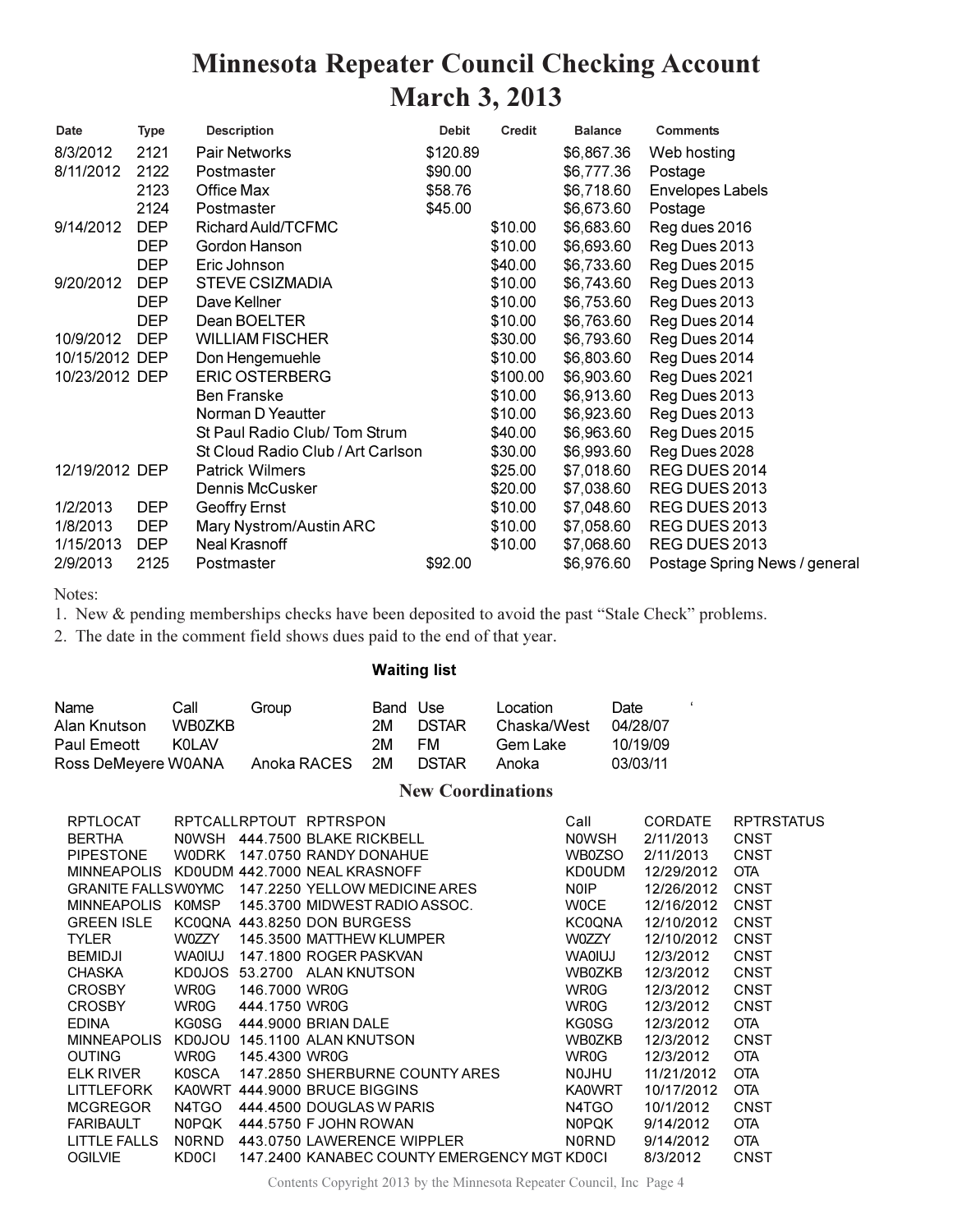# Minnesota Repeater Council

Membership and Renewal application form

|                                                                                                                                                                                                                                                                        | <b>Trustee information (MRC Main Contact).</b>                       |                                                                                                                |  |  |  |
|------------------------------------------------------------------------------------------------------------------------------------------------------------------------------------------------------------------------------------------------------------------------|----------------------------------------------------------------------|----------------------------------------------------------------------------------------------------------------|--|--|--|
|                                                                                                                                                                                                                                                                        |                                                                      |                                                                                                                |  |  |  |
| Phone:                                                                                                                                                                                                                                                                 |                                                                      |                                                                                                                |  |  |  |
|                                                                                                                                                                                                                                                                        | City:                                                                |                                                                                                                |  |  |  |
|                                                                                                                                                                                                                                                                        |                                                                      | State: $\angle$ Zip: $\angle$                                                                                  |  |  |  |
|                                                                                                                                                                                                                                                                        | Club or alternate contact/mailing address.                           |                                                                                                                |  |  |  |
|                                                                                                                                                                                                                                                                        |                                                                      | Name: 2008. 2008. 2010. 2010. 2010. 2010. 2010. 2010. 2010. 2010. 2010. 2010. 2010. 2010. 2010. 2010. 2010. 20 |  |  |  |
|                                                                                                                                                                                                                                                                        |                                                                      |                                                                                                                |  |  |  |
|                                                                                                                                                                                                                                                                        |                                                                      |                                                                                                                |  |  |  |
| Renewal [ ]<br><b>Type of Application:</b>                                                                                                                                                                                                                             | New membership $\lceil \quad \rceil$                                 | Trustee Change [ ]<br>Database Update [ ]                                                                      |  |  |  |
| Organization or individual who is operating a FCC licensed Amateur Repeater station on a<br>Regular Membership<br>frequency coordinated by the MRC. Has one vote at all meetings. Receives all mailings.<br>Dues \$10.00 year                                          |                                                                      |                                                                                                                |  |  |  |
| Associate Member<br>Organization or individual with a active interest in constructing an Amateur Radio Repeater station<br>or in the activities of the MRC. Can participate in the activities of the MRC but has no vote.<br>Dues \$5.00 year<br>Recieves all malings. |                                                                      |                                                                                                                |  |  |  |
| Receives one copy of MRC newsletter for 1 year. Dues \$5.00<br>Newsletter<br>Or download for free from the MRC webpage                                                                                                                                                 |                                                                      |                                                                                                                |  |  |  |
| Signed: Repeater Trustee/Regular Member                                                                                                                                                                                                                                |                                                                      | Date:                                                                                                          |  |  |  |
| Mail all Applications and dues to:<br>Minnesota Repeater Council<br>Jerry Dorf, N0FWG Secretary/Treasurer<br>601 Sunset Street<br>Buffalo MN 55313<br>763-682-2169 Voice Fax avaulable upon req<br>jerryd@jerryd.net                                                   | # of years Paid:<br>Total Amount:<br>$Check \#:\n$<br>Name on Check: | Other Info:                                                                                                    |  |  |  |
| Membership Approval Granted:                                                                                                                                                                                                                                           | Date:                                                                | Dues Paid for: 2013 2014 2015 2016 2017 2018 2019 2020 2021 2022 2023 2024 2025 2026 2027 2028                 |  |  |  |